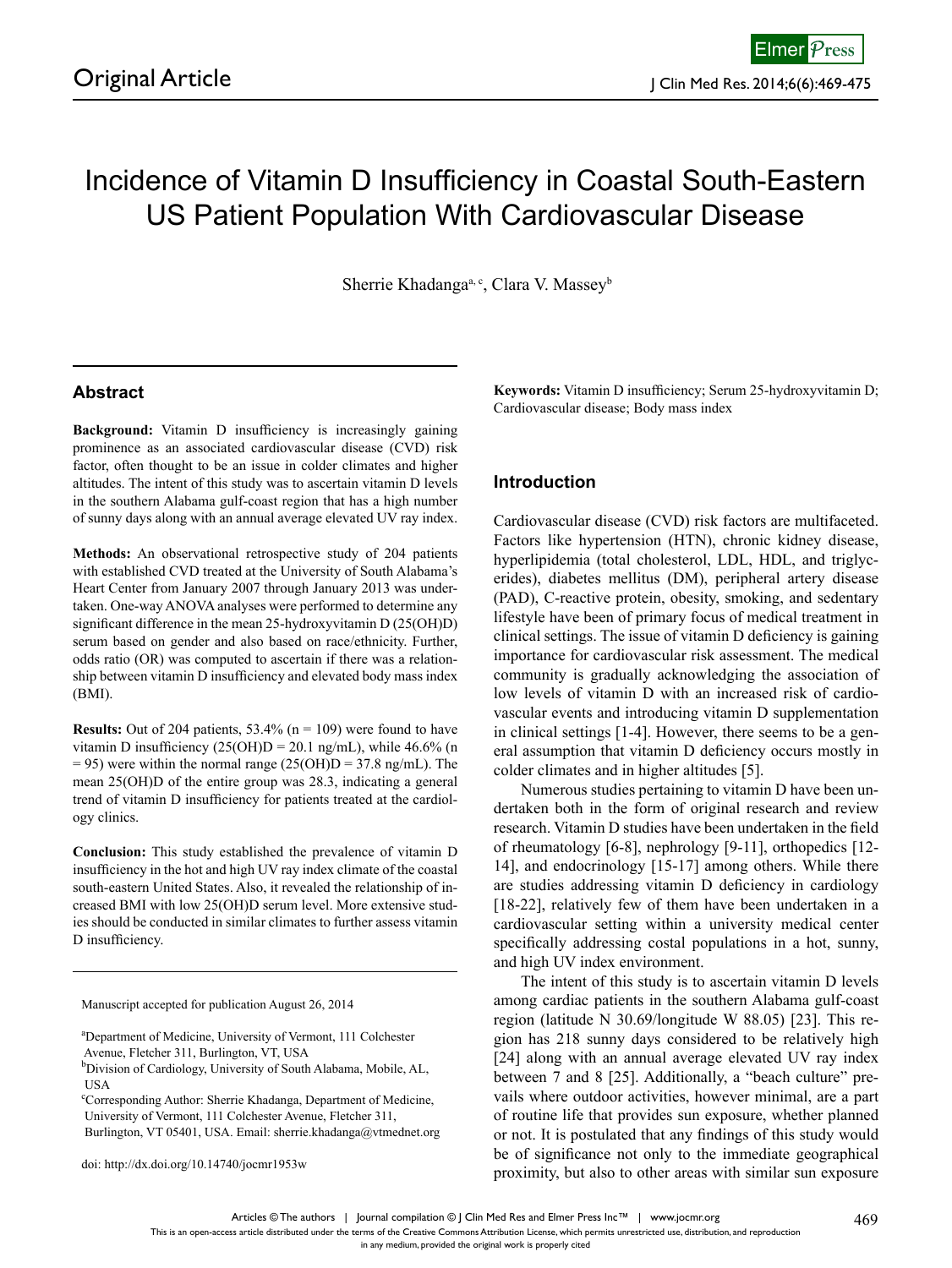| Variable                | Total population $(n = 204)$ | Population with $25(OH)D$ insufficiency ( $n = 109$ ) | Population without $25(OH)D$ insufficiency ( $n = 95$ ) |
|-------------------------|------------------------------|-------------------------------------------------------|---------------------------------------------------------|
| Age (years)             | $63.3 \pm 11.9*$             | $61.6 \pm 13.1*$                                      | $65.3 \pm 10.1*$                                        |
| Gender                  |                              |                                                       |                                                         |
| Male                    | $80(39.2)$ †                 | 42 (38.5)†                                            | 38 (40)†                                                |
| Female                  | 124(60.8)                    | 67(61.5)                                              | 57 (60)                                                 |
| Race/ethnicity          |                              |                                                       |                                                         |
| White                   | 164(80.4)                    | 79 (72.5)                                             | 85 (89.5)                                               |
| African American        | 35 (17.2)                    | 26 (23.9)                                             | 9(9.5)                                                  |
| Other                   | 5(2.4)                       | 4(3.7)                                                | $1(1.1)$                                                |
| BMI range               |                              |                                                       |                                                         |
| Normal $(< 25)$         | 35 (17.2)                    | 15(13.8)                                              | 20(21.2)                                                |
| Overweight $( \geq 25)$ | 169(82.8)                    | 94 (86.2)                                             | 75 (78.9)                                               |
| BMI ( $kg/m^2$ )        | $29.5 \pm 5.4$               | $30.2 + 5.5$                                          | $28.8 \pm 5.4$                                          |
| Serum 25(OH)D (ng/mL)   | $28.3 \pm 10.9$              | $20.1 \pm 6.0$                                        | $37.8 \pm 6.9$                                          |
|                         |                              |                                                       |                                                         |

\*Mean ± SD (all such values). †Data expressed as number (%). \*Mean ± SD (all such values). †Data expressed as number (%).

**Table 1.** Baseline Characteristics

Table 1. Baseline Characteristics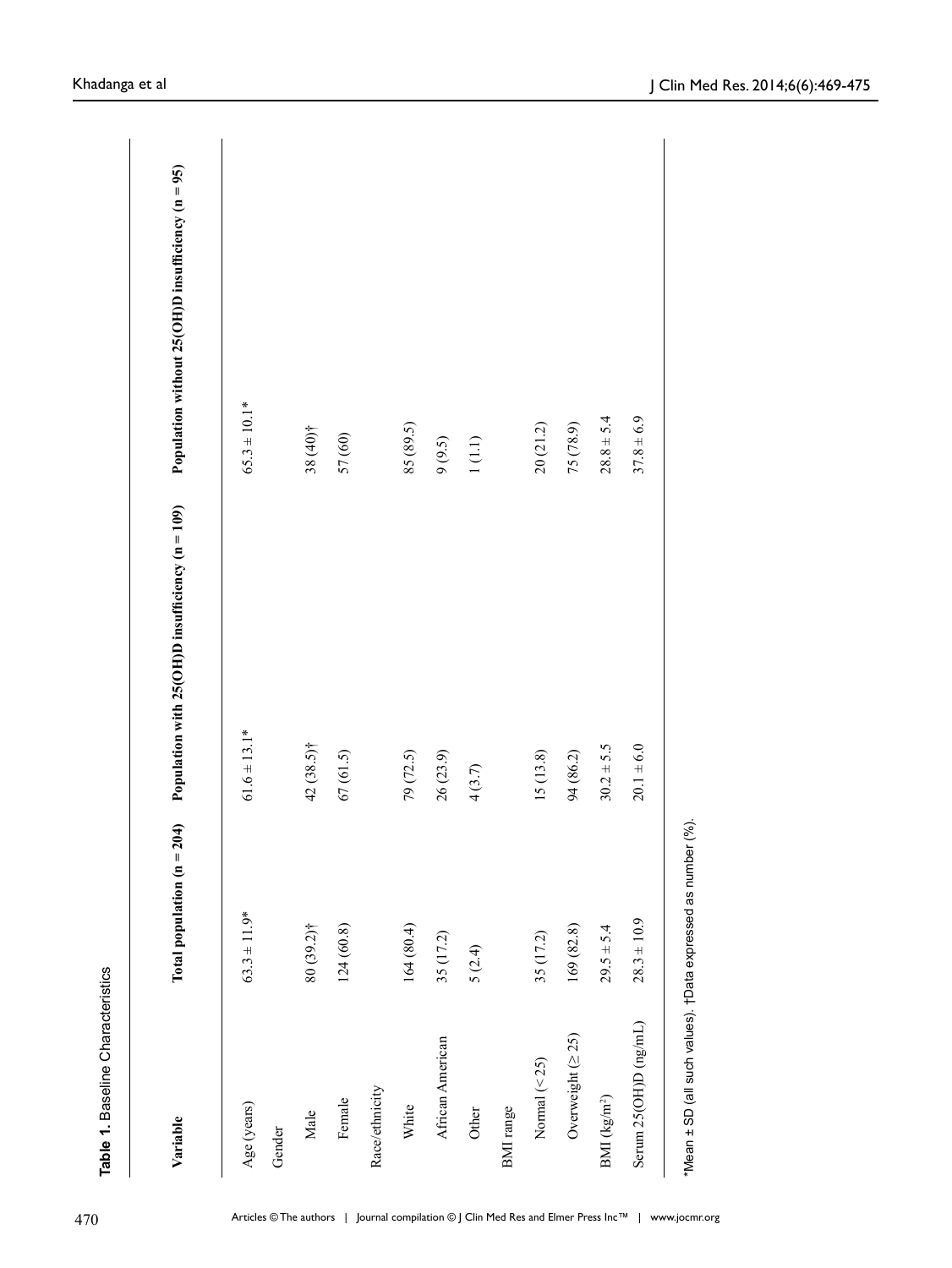and topography.

#### **Materials and Methods**

An observational retrospective study of patients with established CVD ( $n = 204$ ) was undertaken. The study was approved by the University of South Alabama's Institutional Review Board (IRB). The patients were treated at the University of South Alabama College of Medicine (USACOM) Heart Center from January 2007 through January 2013.

The plasma metabolite of vitamin D, 25-hydroxyvitamin D (25(OH)D) has been thought by researchers to be a useful risk marker in studying vitamin D deficiency [26, 27]. The determination of vitamin D insufficiency for the purpose of this study has been designated as a value of 25(OH)D being  $<$  30 ng/mL.

A patient chart review and pursuant data collection was done to obtain the following data points: gender, race, age, body mass index (BMI), and vitamin D serum level. BMI was calculated as weight (kg) divided by height  $(m^2)$ . BMI range was divided into two categories based on the common definitions of "normal" (< 25) and "overweight" ( $\geq$  25). It needs to be noted that patients with vitamin D supplementation were excluded from the study; only those without any vitamin D supplementation were considered. Being actively treated in a cardiology clinic, most patients were on statins, anti-hypertension medications, and DM therapies. Since the distinct goal of this study was to determine the incidence of vitamin D insufficiency, other observation points (lipid profile, HTN data, and A1c) were excluded.

Statistical analyses were undertaken using SYSTAT 12.0 (Systat Software Inc., San Jose, CA, USA). Descriptive statistical analysis was conducted to present the baseline characteristics (age, gender, race/ethnicity, BMI, BMI range, and serum 25(OH)D ng/mL). Percentages were calculated for patients with vitamin D insufficiency, further categorizing them into "insufficiency" and "deficiency" based on gender and race/ethnicity. A cut off point of  $\leq 20$  ng/mL and  $\leq$ 30 ng/mL was used for specifying vitamin D deficiency and insufficiency. Values are presented as mean  $\pm$  standard deviation. One-way ANOVA analyses were performed to determine any significant difference in the mean 25(OH)D serum based on gender and also based on race/ethnicity. A P value of < 0.05 was considered to indicate statistical significance. Further, odds ratio (OR) was computed to ascertain any relationship between vitamin D insufficiency and elevated BMI.

# **Results**

and 124 (60.8%) female patients. The average age for the entire population was 63.3 years with no significant mean age difference between male and female. Out of 204 patients, 53.4% ( $n = 109$ ) were found to have vitamin D insufficiency (mean  $25(OH)D = 20.1$  ng/mL), while 46.6% (n = 95) were within the normal range (mean  $25(OH)D = 37.8$ ng/mL). What seemed to be remarkable was that the mean serum 25(OH)D of the total study population was 28.3, indicating a general trend of vitamin D insufficiency in patients treated at the cardiology clinic. It was observed that among African Americans, 74.3% (26 out of 35) had vitamin D insufficiency while 42.3% (79 out of 164) of whites had the same. Overall, 82.8% of the total population was overweight with a mean BMI of 29.5. Additionally, 86.2% of the population with vitamin D insufficiency had a higher BMI of 30.2 in comparison to population without vitamin D insufficiency.

Further analysis was undertaken to ascertain serum  $25(OH)D$  insufficiency (< 30 ng/mL) and deficiency (< 20.0 ng/mL) based on gender and race/ethnicity (Table 2). With respect to gender, female patients were more likely to be vitamin D deficient. However, a one-way ANOVA analysis did not reveal any significant variation in the mean vitamin D serum level between male and female patients (P value =  $0.16$ ).

In regard to race/ethnicity, white patients were more likely to have vitamin D insufficiency than deficiency. Percentage of patients having vitamin D deficiency and insufficiency was quite similar among African Americans. The analysis revealed that white male patients had more vitamin D insufficiency (68.8%) followed by African American female patients (52.9%) whereas African American male patients had more vitamin D deficiency (55.6%) followed by white female patients (51.1%). No significant difference in the mean serum 25(OH)D level was found between white and African American patients based on one-way ANOVA analysis (P value  $= 0.09$ ).

The comparison of mean serum 25(OH)D and mean BMI for population with vitamin D insufficiency based on gender and race/ethnicity is shown in Figure 1. Though their cardiac manifestations were wide-ranging that included atrial fibrillation, left ventricular hypertrophy, coronary artery disease, PAD, stable and unstable angina, it was apparent that the mean vitamin D serum level was relatively low across the broad spectrum of CVD. African Americans, especially women had both high mean BMI and low serum 25(OH)D level. The calculated OR (1.67) revealed that patients with a higher BMI  $(≥ 25)$  were more likely to have vitamin D insufficiency.

# **Discussion**

Baseline characteristics of the total study population including patients with and without vitamin D insufficiency are presented in Table 1. The study included 80 (39.2%) male

Vitamin D deficiency and the risk of CVD has been well established in previous studies [28-31]. The Framingham Offspring Study suggested that moderate to severe vitamin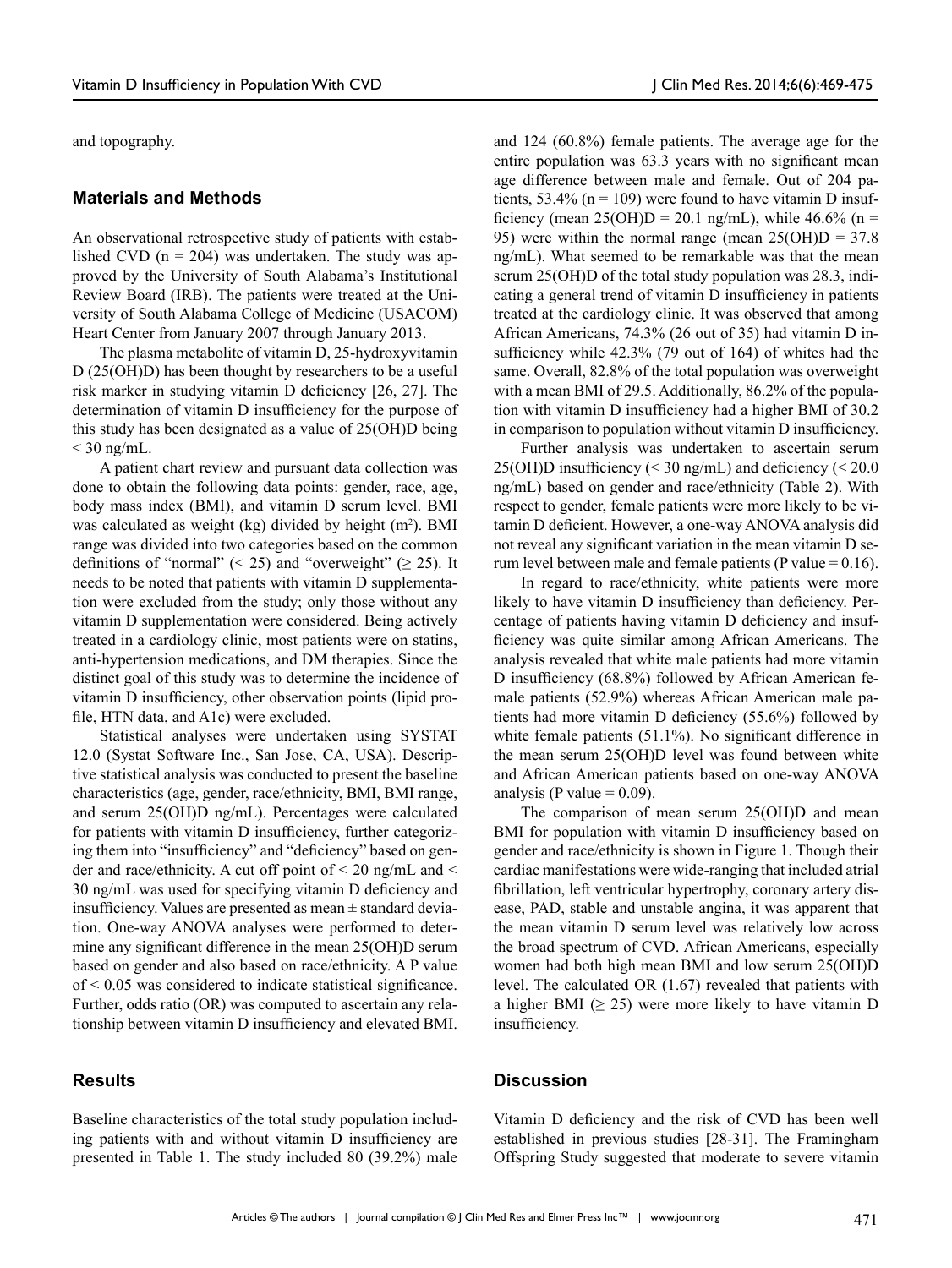| Variable                                                     | Mean vitamin D serum level     | Deficiency ( $<$ 20 ng/mL) | Insufficiency (< $30$ ng/mL) |
|--------------------------------------------------------------|--------------------------------|----------------------------|------------------------------|
|                                                              |                                |                            |                              |
| Gender                                                       |                                |                            |                              |
| Male                                                         | $21.4 \pm 5.7*$                | $15(37.5)$ †               | $27(64.3)$ †                 |
| Female                                                       | $19.4 \pm 5.9$                 | 32(47.8)                   | 35 (52.2)                    |
| Race/ethnicity                                               |                                |                            |                              |
| White                                                        | $20.5 \pm 5.7$                 | 34(43.0)                   | 45 (57.0)                    |
| African American                                             | $18.3 \pm 6.7$                 | 13 (50.0)                  | 13 (50.0)                    |
| Other                                                        | $22.2 \pm 2.7$                 | (0.0)0                     | 4(100.0)                     |
| Gender & race/ethnicity                                      |                                |                            |                              |
| White male                                                   | $21.7 \pm 5.8$                 | 10(31.2)                   | 22 (68.8)                    |
| White female                                                 | $.8 \pm 5.7$<br>$\overline{5}$ | 24(51.1)                   | 23(48.9)                     |
| African American male                                        | $18.5 \pm 6.5$                 | 5 (55.6)                   | 4(44.4)                      |
| African American female                                      | $18.2 \pm 7.1$                 | 8(47.1)                    | 9(52.9)                      |
| *Mean ± SD (all such values). tData expressed as number (%). |                                |                            |                              |

**Table 2.** Serum 25(OH)D Deficiency and Insufficiency Level by Gender and Race/Ethnicity

Table 2. Serum 25(OH)D Deficiency and Insufficiency Level by Gender and Race/Ethnicity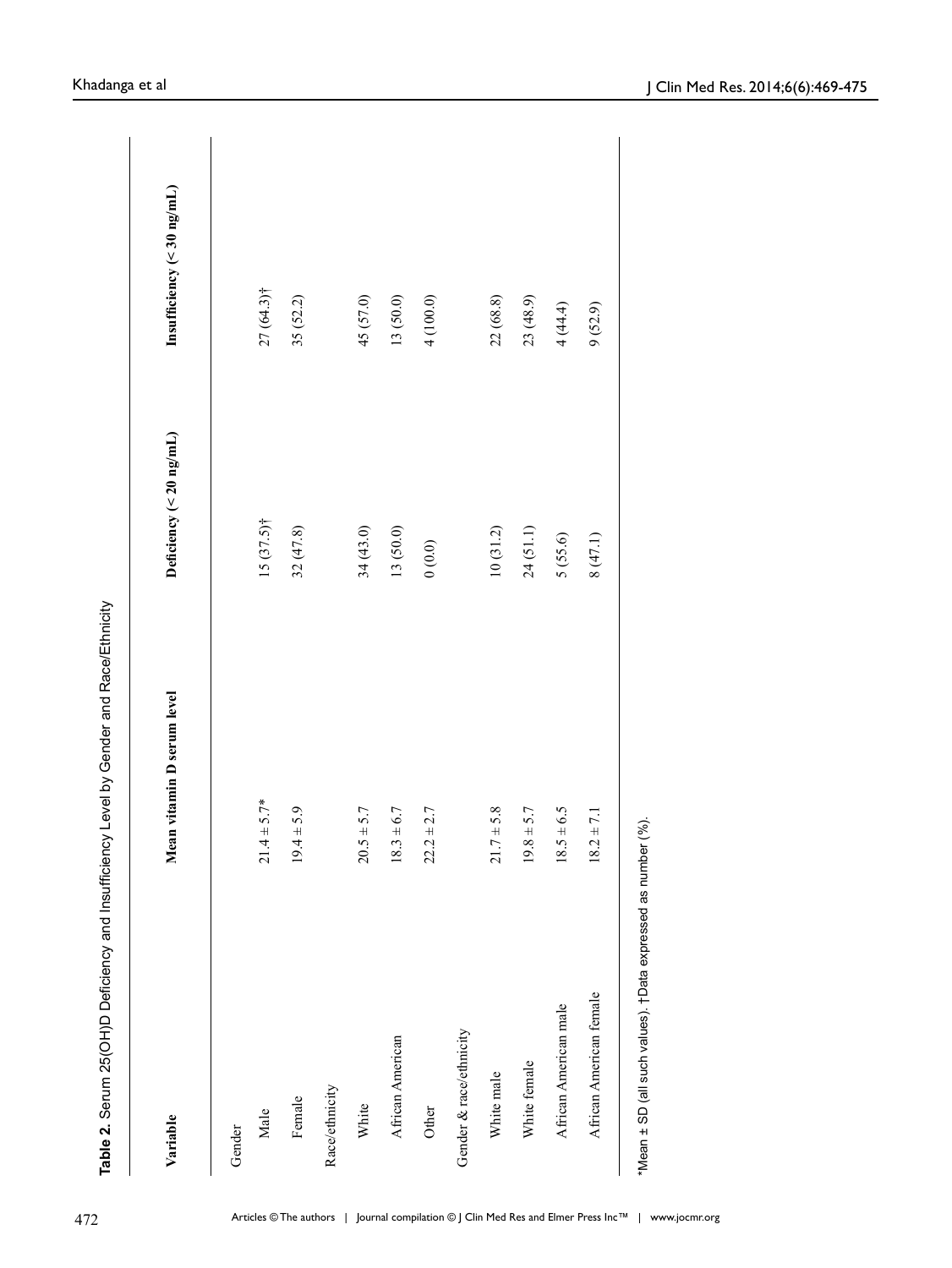

**Figure 1.** Mean serum 25(OH)D concentration and BMI of population with vitamin D insufficiency categorized by gender and race/ethnicity.

D deficiency is a risk factor for developing CVD [32]. The Copenhagen City Heart Study observed stepwise increases in the risk of heart disease as serum 25(OH)D level declined [33]. Ecological studies have reported that higher rates of CVD with increasing distance from the equator often attributed to the higher prevalence of vitamin D deficiency in colder climates and less exposure to sunlight [34-36]. Our study however focused on vitamin D insufficiency and the Southern Alabama gulf-coast region that has a high average temperature along with a high number of sunny days and an elevated UV ray index. The study substantiated the fact that vitamin D insufficiency levels exist in the coastal south-eastern region of the United States in spite of the high annual number of sunny days, and elevated UV ray index. In the University cardiovascular clinic setting, 53.4% of patients were found to have vitamin D insufficiency  $\left($  < 30 ng/ mL). Further, patients with a higher BMI were more likely to have lower Vitamin D serum levels. It is believed that these findings would be of relevance in clinical practice in the south-eastern region and other geographic areas with similar temperature, UV ray index, and topography. It is of interest to note that another study undertaken in Hawaii found that 51% of the population studied ( $n = 93$ ) had low Vitamin D status using a cut point of 30 ng/mL [37]. Our study's limitation is the relatively small sample size of 204 patients. This limitation may be somewhat ameliorated by the fact that all patients studied were receiving active treatment in the University Cardiology clinic and thereby of specific relevance to the field of cardiology.

## **Conclusion**

This study provides a perspective that vitamin D insufficiency levels are simply not limited to colder climates and higher altitudes. Further, patients with a higher BMI had an increased risk of vitamin D insufficiency. More large scale and extensive studies should be conducted in similar climates to further assess vitamin D insufficiency in cardiac patients to help establish guidelines for clinical practice.

### **References**

- 1. Rosen CJ. Clinical practice. Vitamin D insufficiency. N Engl J Med. 2011;364(3):248-254.
- 2. Lee JH, O'Keefe JH, Bell D, Hensrud DD, Holick MF. Vitamin D deficiency an important, common, and easily treatable cardiovascular risk factor? J Am Coll Cardiol. 2008;52(24):1949-1956.
- 3. Vacek JL, Vanga SR, Good M, Lai SM, Lakkireddy D, Howard PA. Vitamin D deficiency and supplementation and relation to cardiovascular health. Am J Cardiol. 2012;109(3):359-363.
- 4. Holick MF. Vitamin D deficiency. N Engl J Med. 2007;357(3):266-281.
- 5. Looker AC, Dawson-Hughes B, Calvo MS, Gunter EW, Sahyoun NR. Serum 25-hydroxyvitamin D status of adolescents and adults in two seasonal subpopulations from NHANES III. Bone. 2002;30(5):771-777.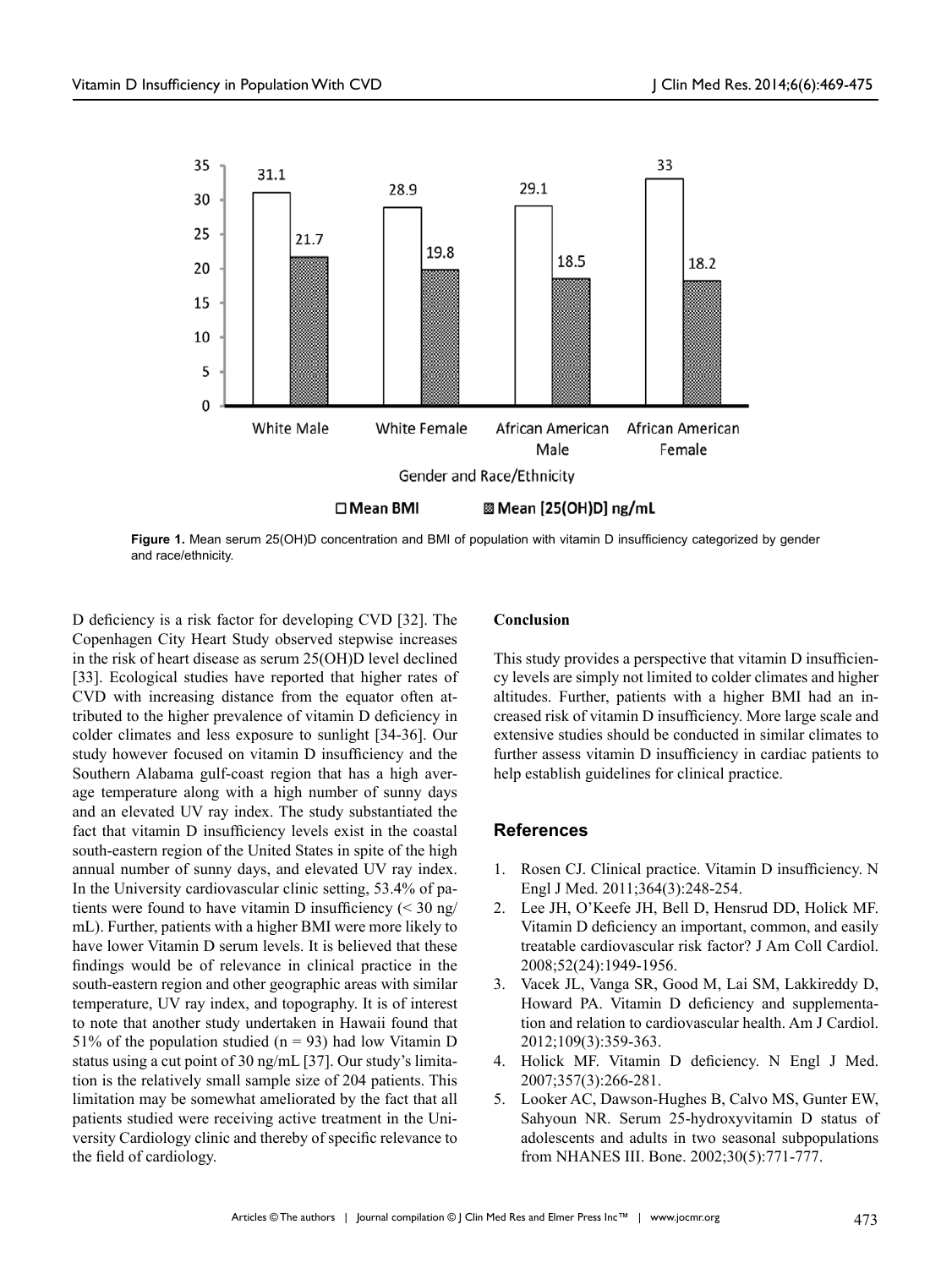- 6. Reynolds JA, Haque S, Berry JL, Pemberton P, Teh LS, Ho P, Gorodkin R, et al. 25-Hydroxyvitamin D deficiency is associated with increased aortic stiffness in patients with systemic lupus erythematosus. Rheumatology (Oxford). 2012;51(3):544-551.
- 7. Azali P, Barbasso Helmers S, Kockum I, Olsson T, Alfredsson L, Charles PJ, Piehl Aulin K, et al. Low serum levels of vitamin D in idiopathic inflammatory myopathies. Ann Rheum Dis. 2013;72(4):512-516.
- 8. Rossini M, Maddali Bongi S, La Montagna G, Minisola G, Malavolta N, Bernini L, Cacace E, et al. Vitamin D deficiency in rheumatoid arthritis: prevalence, determinants and associations with disease activity and disability. Arthritis Res Ther. 2010;12(6):R216.
- 9. Damasiewicz MJ, Magliano DJ, Daly RM, Gagnon C, Lu ZX, Ebeling PR, Chadban SJ, et al. 25-Hydroxyvitamin D levels and chronic kidney disease in the Aus-Diab (Australian Diabetes, Obesity and Lifestyle) study. BMC Nephrol. 2012;13:55.
- 10. Navaneethan SD, Schold JD, Arrigain S, Jolly SE, Jain A, Schreiber MJ, Jr., Simon JF, et al. Low 25-hydroxyvitamin D levels and mortality in non-dialysis-dependent CKD. Am J Kidney Dis. 2011;58(4):536-543.
- 11. Thadhani R, Appelbaum E, Pritchett Y, Chang Y, Wenger J, Tamez H, Bhan I, et al. Vitamin D therapy and cardiac structure and function in patients with chronic kidney disease: the PRIMO randomized controlled trial. JAMA. 2012;307(7):674-684.
- 12. Bee CR, Sheerin DV, Wuest TK, Fitzpatrick DC. Serum vitamin D levels in orthopaedic trauma patients living in the northwestern United States. J Orthop Trauma. 2013;27(5):e103-106.
- 13. Angeline ME, Gee AO, Shindle M, Warren RF, Rodeo SA. The effects of vitamin D deficiency in athletes. Am J Sports Med. 2013;41(2):461-464.
- 14. Bogoch ER, Elliot-Gibson V, Wang RY, Josse RG. Secondary causes of osteoporosis in fracture patients. J Orthop Trauma. 2012;26(9):e145-152.
- 15. Holick MF, Binkley NC, Bischoff-Ferrari HA, Gordon CM, Hanley DA, Heaney RP, Murad MH, et al. Evaluation, treatment, and prevention of vitamin D deficiency: an Endocrine Society clinical practice guideline. J Clin Endocrinol Metab. 2011;96(7):1911-1930.
- 16. Gulseth HL, Gjelstad IM, Birkeland KI, Drevon CA. Vitamin D and the metabolic syndrome. Curr Vasc Pharmacol. 2013;11(6):968-984.
- 17. Adams JS, Hewison M. Update in vitamin D. J Clin Endocrinol Metab. 2010;95(2):471-478.
- 18. Anagnostis P, Athyros VG, Adamidou F, Florentin M, Karagiannis A. Vitamin D and cardiovascular disease: a novel agent for reducing cardiovascular risk? Curr Vasc Pharmacol. 2010;8(5):720-730.
- 19. Giovannucci E, Liu Y, Hollis BW, Rimm EB. 25-hydroxyvitamin D and risk of myocardial infarc-

tion in men: a prospective study. Arch Intern Med. 2008;168(11):1174-1180.

- 20. McGreevy C, Williams D. New insights about vitamin D and cardiovascular disease: a narrative review. Ann Intern Med. 2011;155(12):820-826.
- 21. Braun LA, Spitzer O, Levkovich B, et al. Prevalence of Vitamin D Deficiency Prior to Cardiothoracic Surgery. Heart Lung Circ. 2014.
- 22. Thacher TD, Clarke BL. Vitamin D insufficiency. Mayo Clin Proc. 2011;86(1):50-60.
- 23. National Weather Service. http://forecast.weather.gov/ MapClick.php?lat=30.69&lon=-88.05.
- 24. http://www.currentresults.com/Weather/Alabama/annual-days-of-sunshine.php.
- 25. Environment Protection Agency. http://www.epa.gov/ sunwise/uvimonth.html.
- 26. Prentice A. Vitamin D deficiency: a global perspective. Nutr Rev. 2008;66(10 Suppl 2):S153-164.
- 27. Lavie CJ, Lee JH, Milani RV. Vitamin D and cardiovascular disease will it live up to its hype? J Am Coll Cardiol. 2011;58(15):1547-1556.
- 28. Anderson JL, May HT, Horne BD, Bair TL, Hall NL, Carlquist JF, Lappe DL, et al. Relation of vitamin D deficiency to cardiovascular risk factors, disease status, and incident events in a general healthcare population. Am J Cardiol. 2010;106(7):963-968.
- 29. Kendrick J, Targher G, Smits G, Chonchol M. 25-Hydroxyvitamin D deficiency is independently associated with cardiovascular disease in the Third National Health and Nutrition Examination Survey. Atherosclerosis. 2009;205(1):255-260.
- 30. Grandi NC, Breitling LP, Vossen CY, Hahmann H, Wusten B, Marz W, Rothenbacher D, et al. Serum vitamin D and risk of secondary cardiovascular disease events in patients with stable coronary heart disease. Am Heart J. 2010;159(6):1044-1051.
- 31. Norman PE, Powell JT. Vitamin D and cardiovascular disease. Circ Res. 2014;114(2):379-393.
- 32. Wang TJ, Pencina MJ, Booth SL, Jacques PF, Ingelsson E, Lanier K, Benjamin EJ, et al. Vitamin D deficiency and risk of cardiovascular disease. Circulation. 2008;117(4):503-511.
- 33. Brondum-Jacobsen P, Benn M, Jensen GB, Nordestgaard BG. 25-hydroxyvitamin d levels and risk of ischemic heart disease, myocardial infarction, and early death: population-based study and meta-analyses of 18 and 17 studies. Arterioscler Thromb Vasc Biol. 2012;32(11):2794-2802.
- 34. Grimes DS, Hindle E, Dyer T. Sunlight, cholesterol and coronary heart disease. QJM. 1996;89(8):579-589.
- 35. Fleck A. Latitude and ischaemic heart disease. Lancet. 1989;1(8638):613.
- 36. Borissova AM, Shinkov A, Vlahov J, Dakovska L, Todorov T, Svinarov D, Kassabova L. Vitamin D status